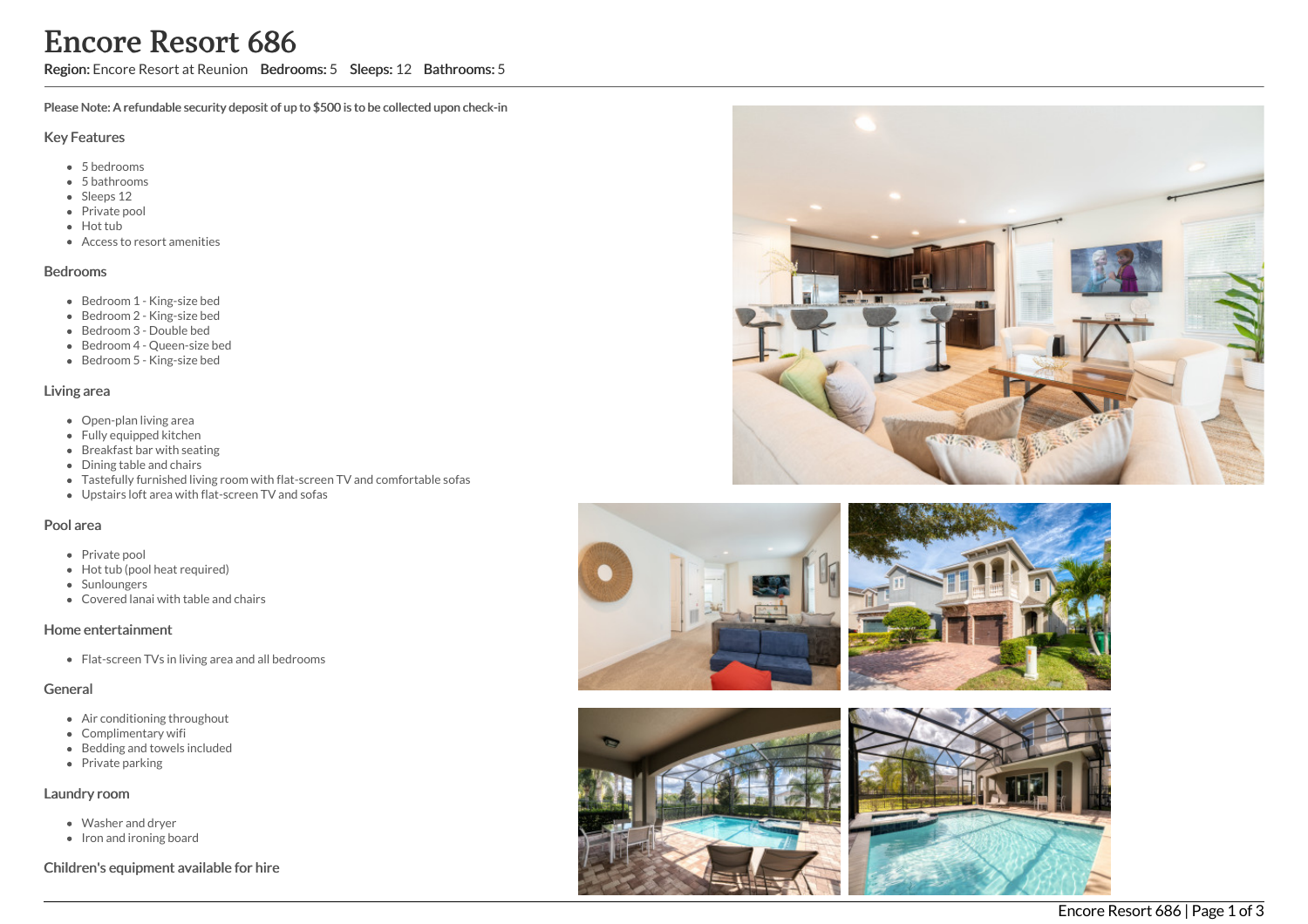- $\bullet$  Crib
- Stroller
- $\bullet$  High chair
- Pack and play

# Resort facilities

The Encore Resort at Reunion is home to a host of first-rate facilities including a fantastic water park, a private clubhouse, community pools and a fitness center. There are tennis courts, basketball courts and a sand volleyball area, plus an exciting gaming arcade. The resort offers a handful of restaurants, as well as a shop for stocking up on everyday essentials, and lawns for picnics, BBQs and playing. All Encore patrons benefit from use of guest services such as in-villa dining and complimentary transfers to local theme parks.

## Places of interest

- Golf courses 4 miles
- Supermarket 2 miles
- $\bullet$  Shopping mall 4 miles
- Disney World 7 miles
- Seaworld 14 miles
- Universal Studios 20 miles
- Legoland 30 miles
- Airport 26 miles
- Beaches 75 miles